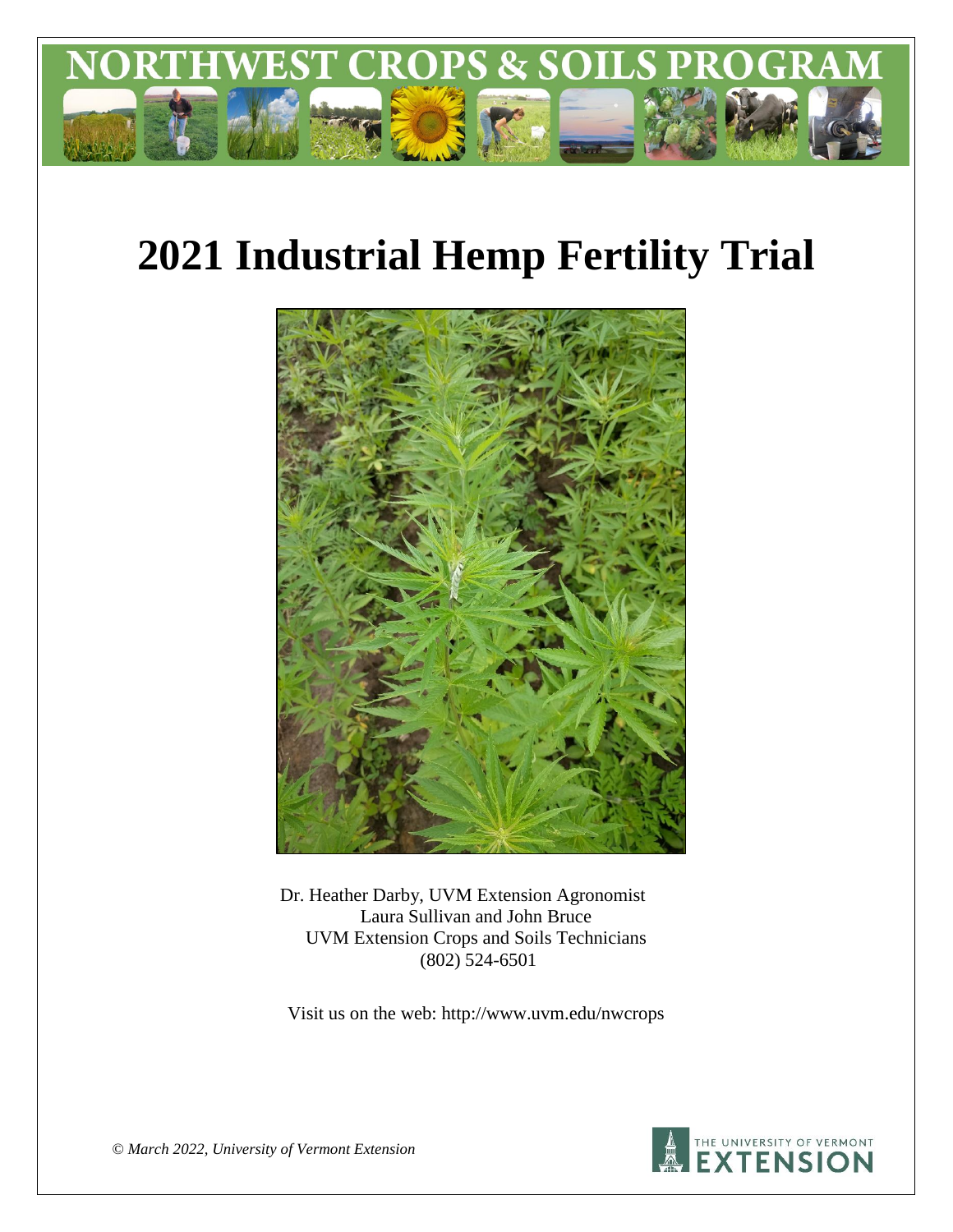#### **2021 INDUSTRIAL HEMP FERTILITY TRIAL**

Dr. Heather Darby, University of Vermont Extension heather.darby[at]uvm.edu

Hemp is a non-psychoactive variety of *cannabis sativa L*. The crop is one of historical importance in the U.S. and reemerging in worldwide importance as manufacturers seek hemp as a renewable and sustainable resource for a wide variety of consumer and industrial products. The crop produces a valuable oilseed and oilseed meal. The fiber has high tensile strength and can be used to create paper, cloth, rope, building materials, and even a form of plastic. Today, industrial hemp is re-emerging as a locally grown product in the U.S. To help farmers succeed, agronomic research on hemp is needed, as much of the historical production knowledge for the region has been lost. Specifically, there is a lack of nitrogen (N) response information for New England, which is important for establishing nutrient recommendations in the region. In this trial, the impact of five nitrogen rates on industrial hemp yield and quality was evaluated.

## **MATERIALS AND METHODS**

The trial was initiated at Borderview Research Farm in Alburgh, Vermont (Table 1) to evaluate the impact of nitrogen fertility rates on hemp grain and fiber yield. The experimental design was a randomized complete block with split plots and four replications. The ground was prepared for planting with a disk & spike tooth harrow. Industrial hemp seed of the varieties Canda (Parkland Industrial Hemp Growers, Dauphin, Manitoba, 110 days to maturity) and Felina 32 (Uniseeds, Cobden, Ontario, 135 days to maturity) was planted into 5 x 20' plots at a rate of 55 lbs ac<sup>-1</sup> with a Kverneland seed drill on 8-Jun. There were 5' buffers and the soil type was Covington Silty Clay loam, 0-3% slopes.

| <b>Borderview Research Farm</b>        |
|----------------------------------------|
| Alburgh, VT                            |
| Covington Silty Clay loam, 0-3% slopes |
| Sweet corn                             |
| Canda, Felina 32                       |
| $5' \times 20'$                        |
| 8-Jun                                  |
| 7"                                     |
| 4                                      |
| Kverneland seed drill                  |
| 55                                     |
| $2$ -Sep, $14$ -Sep                    |
|                                        |

**Table 1. Agronomic information for the industrial hemp grain variety trial, Alburgh, VT, 2021.**

Treatments included four N application rates  $(50, 100, 150,$  and  $200$  lbs N  $ac^{-1}$ ) and an untreated control, applied to two hemp varieties, Felina 32 and Canda. Heights and populations were measured on 24-Aug by measuring three heights of stems and by counting plant populations in  $0.25$  m<sup>2</sup> quadrat within each plot. On 15-Jul, N treatments were applied in the form of urea (46-0-0). On 2-Sep and 14-Sep, the plots were harvested for grain with an Almaco (Nevada, IA) SPC50 small plot combine. Harvest moisture was calculated by using an OHaus (Parsippany, New Jersey) MB 23 moisture analyzer. After the grain harvest,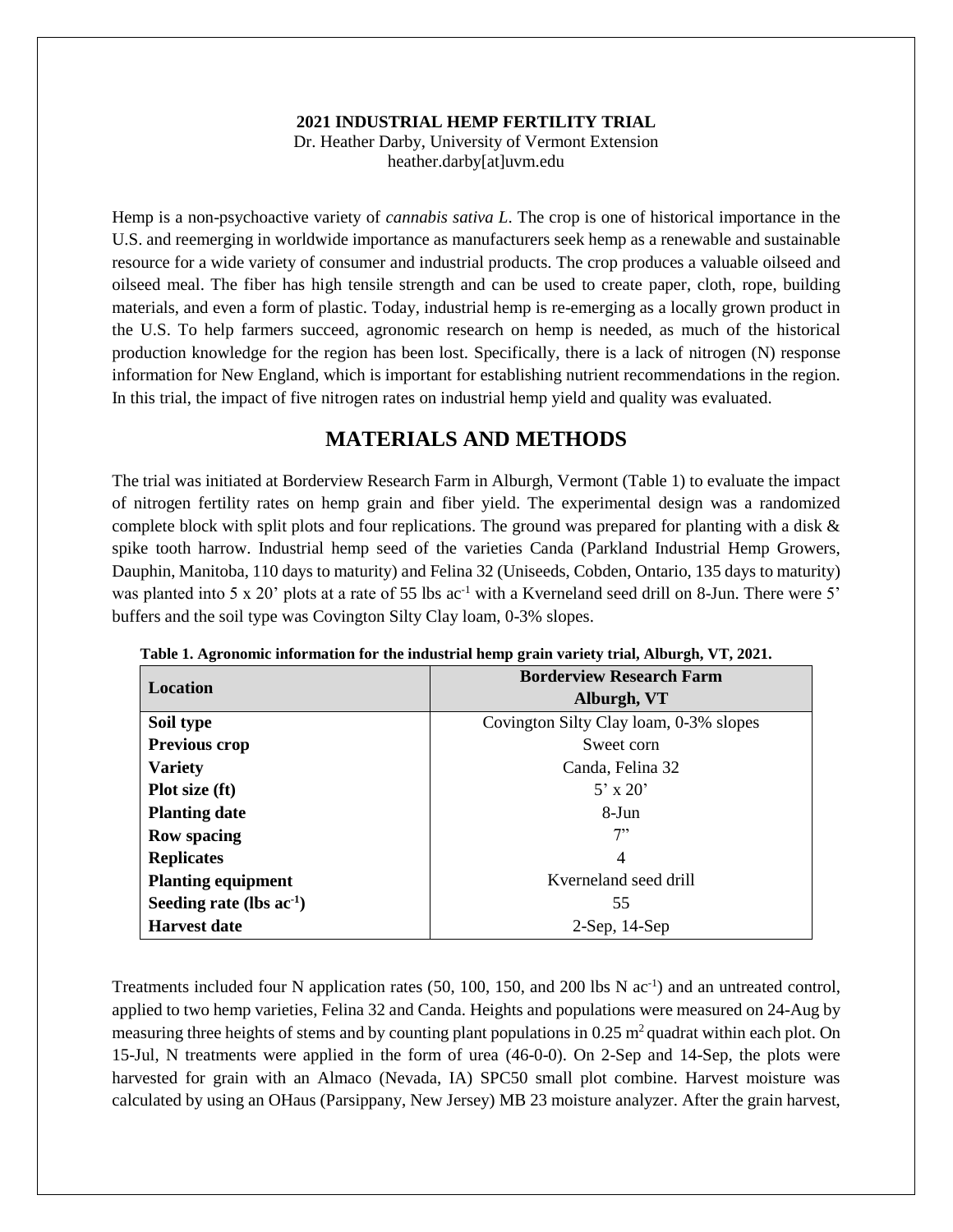5 stems per plot were harvested and decorticated to determine the percent of bast and hurd fractions. Oil was extruded from the seeds with an AgOil M70 oil press (Mondovi, WI) on 19-Jan 2021, and the amount of oil captured was measured to determine oil content.

Data were analyzed using a general linear model procedure of SAS (SAS Institute, 2008). Replications were treated as random effects, and treatments were treated as fixed. Mean comparisons were made using the Least Significant Difference (LSD) procedure where the F-test was considered significant, at p<0.10.

Variations in genetics, soil, weather, and other growing conditions can result in variations in yield and quality. Statistical analysis makes it possible to determine whether a difference between treatments is significant or whether it is due to natural variations in the plant or field. At the bottom of each table, a LSD value is presented for each variable (i.e. yield). Least Significant Differences (LSDs) at the 0.10 level of significance are shown. This means that when the difference between two treatments within a column is equal to or greater to the LSD value for the column, there is a real difference between the treatments 90% of the time. In the example to the right, treatment C was significantly different from treatment A, but not

from treatment B. The difference between C and B is 1.5, which is less than the LSD value of 2.0 and so these treatments were not significantly different in yield. The difference between C and A is equal to 3.0, which is greater than the LSD value of 2.0. This means that the yields of these treatments were significantly different from one another. Treatment B was not significantly lower than the top yielding treatment, indicated in bold. A lack of significant difference is indicated by shared letters.

| <b>Treatment</b> | Yield             |
|------------------|-------------------|
| A                | 6.0 <sup>b</sup>  |
| B                | 7.5 <sup>ab</sup> |
| ⊖                | 9.0 <sup>a</sup>  |
| <b>LSD</b>       | 2.0               |

# **RESULTS**

Weather data were recorded with a Davis Instrument Vantage Pro2 weather station, equipped with a WeatherLink data logger at Borderview Research Farm in Alburgh, VT (Table 2).

| Alburgh, VT                       | June    | <b>July</b> | <b>August</b> | <b>September</b> |  |  |  |  |  |
|-----------------------------------|---------|-------------|---------------|------------------|--|--|--|--|--|
| Average temperature $(^{\circ}F)$ | 70.3    | 68.1        | 74.0          | 62.8             |  |  |  |  |  |
| Departure from normal             | 2.81    | $-4.31$     | 3.25          | 0.14             |  |  |  |  |  |
|                                   |         |             |               |                  |  |  |  |  |  |
| Precipitation (inches)            | 3.06    | 2.92        | 2.29          | 4.09             |  |  |  |  |  |
| Departure from normal             | $-1.20$ | $-1.14$     | $-1.25$       | 0.42             |  |  |  |  |  |
|                                   |         |             |               |                  |  |  |  |  |  |
| Growing Degree Days (50°F-        | 597     | 561         | 727           | 394              |  |  |  |  |  |
| Departure from normal             | 73      | $-134$      | 85            |                  |  |  |  |  |  |

**Table 2. Temperature and precipitation summary for Alburgh, VT, 2021.**

Based on weather data from a Davis Instruments Vantage Pro2 with WeatherLink data logger. Historical averages are for 30 years of NOAA data (1991-2020) from Burlington, VT.

The summer months included both above average and below average temperatures, including a warm June and a July that was 4.31 degrees colder than normal. Temperatures were above average for June and August, and from June to September, 2279 Growing Degree Days (GDDs) were accumulated; 31 above the normal. The season brought lower than average levels of precipitation, resulting in 3.59 fewer inches of rain than is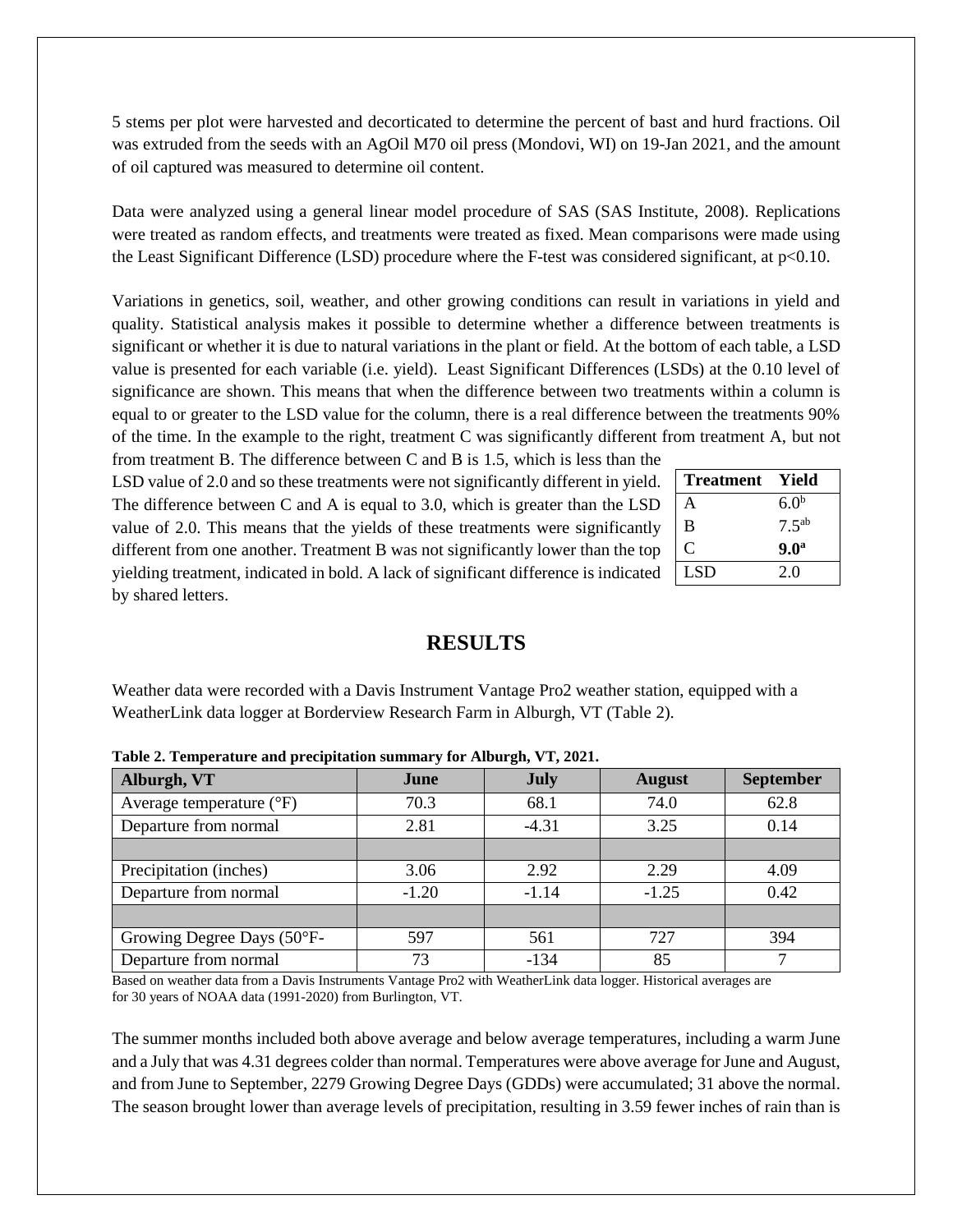considered typical for the summer months. There were 12.36 inches of precipitation during the growing season.

#### *Impacts of nitrogen rate*

There were no significant differences in grain yields across fertility treatments within the trial with an average yield of 1669 lbs ac<sup>-1</sup> at 10% grain moisture (Table 3). Grain hemp is generally harvested at a moisture of 10-20% and the average from the trial was 19.4%. Similarly test weights remained consistent across all fertility treatments. Grain moisture appeared to be impacted in some manner by fertility applications with the highest observed moisture seen in the  $100$  lbs N  $ac^{-1}$  treatment at  $20.9\%$  and was statistically similar to the control, 150, and 200 lbs N ac<sup>-1</sup> treatments. Between the two varieties, it appeared as if they responded similarly to fertility treatments regarding hemp grain metrics, with no fertility x variety interactions occurring.

| <b>Treatment</b>                     | <b>Test weight</b> | Grain<br><b>Moisture at</b><br>harvest | Dry matter grain<br>yield     | <b>Grain yield</b><br><b>@10%</b><br>moisture |
|--------------------------------------|--------------------|----------------------------------------|-------------------------------|-----------------------------------------------|
| $\text{lbs} \text{N} \text{ac}^{-1}$ | $lbs$ bu-1         | $\%$                                   | $\text{lbs}$ ac <sup>-1</sup> | $\text{lbs}$ ac <sup>-1</sup>                 |
| $\Omega$                             | 39.8               | $20.0$ ab <sup>t</sup>                 | 1500                          | 1666                                          |
| 50                                   | 40.0               | 18.4 <sub>b</sub>                      | 1581                          | 1757                                          |
| 100                                  | 39.5               | 20.9a                                  | 1435                          | 1594                                          |
| 150                                  | 40.0               | 18.8 ab                                | 1467                          | 1630                                          |
| 200                                  | 39.5               | 19.1 ab                                | 1527                          | 1697                                          |
| LSD(0.10)                            | $NS*$              | 2.42                                   | <b>NS</b>                     | <b>NS</b>                                     |
| <b>Trial Mean</b>                    | 39.8               | 19.4                                   | 1502                          | 1669                                          |

|  |  | Table 3. The impact of nitrogen fertility rates on grain hemp yields, Alburgh, VT, 2021. |  |
|--|--|------------------------------------------------------------------------------------------|--|
|  |  |                                                                                          |  |

ϯ Treatments within a column with the same letter are statistically similar. Top performers are in **bold.**  $NSS$ ; There was no statistical difference between treatments in a particular column (p=0.10).

Oil yields from pressing the seed are displayed below in Table 4. On average, the grain was 17.0% oil and yielded 282 lbs ac<sup>-1</sup> or 37.0 lbs gal ac<sup>-1</sup>. The 200 lbs N ac<sup>-1</sup> treatment produced grain with the highest percent oil content, at 18.3%. These results were significantly similar to the 150 and 100 lbs N ac-1 treatments, as well as the control. The 50 lbs N  $ac^{-1}$  treatment produced grain with the lowest percent oil content at 15.3%, which was significantly lower than the other treatments and the control. When looking at oil yields, the total amount produced on a per acre basis were not significantly different across treatments, likely as a result of consistent grain yields across treatments.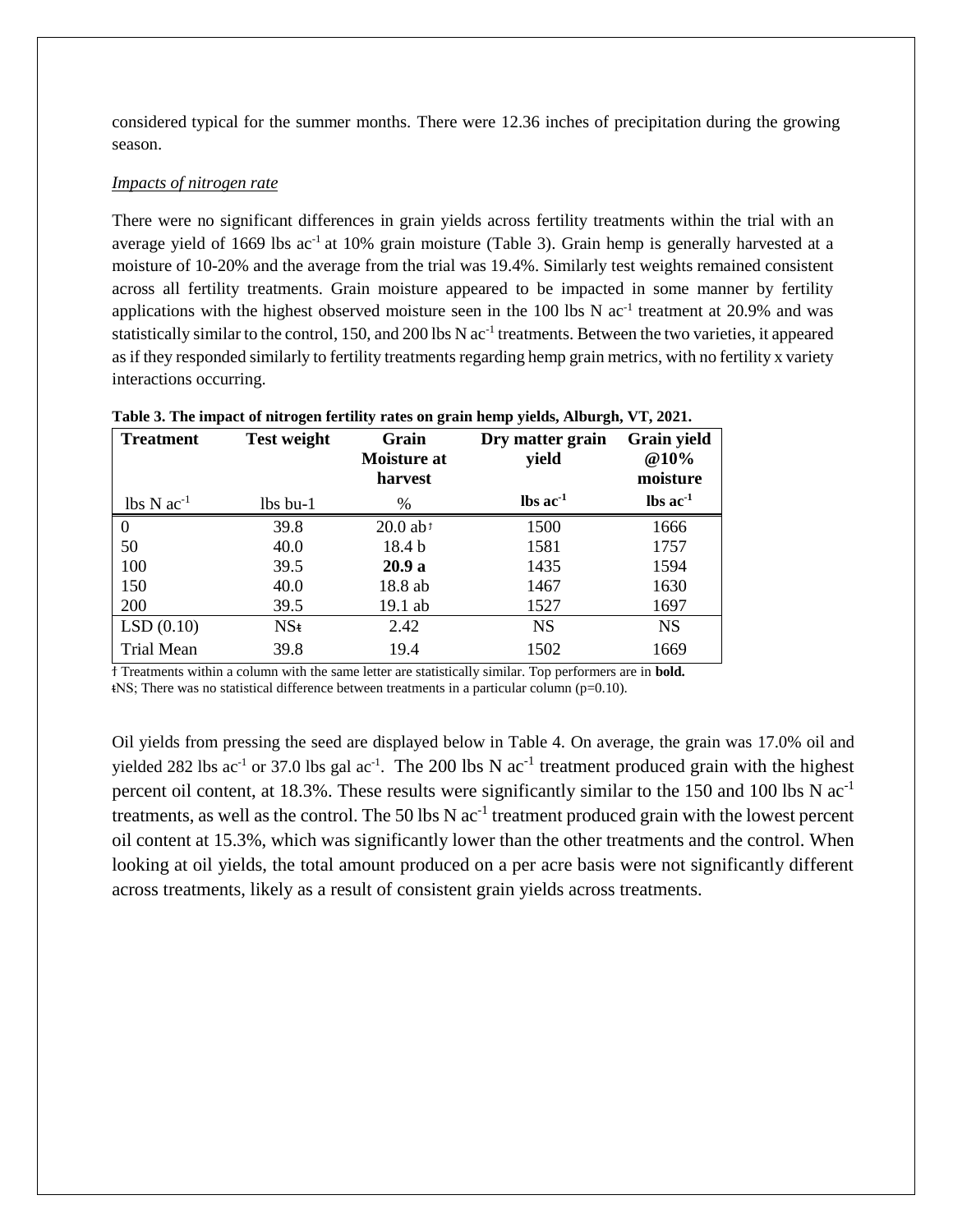| Treatment      |                      | <b>Oil Content</b>            |                   |
|----------------|----------------------|-------------------------------|-------------------|
| $lbs N ac-1$   | $\%$                 | $\text{lbs}$ ac <sup>-1</sup> | $\text{gal ac}^1$ |
| $\overline{0}$ | 16.8 ab <sup>1</sup> | 278                           | 36.4              |
| 50             | 15.3 <sub>b</sub>    | 271                           | 35.5              |
| 100            | 17.0a                | 271                           | 35.5              |
| 150            | 17.7 a               | 287                           | 37.6              |
| 200            | 18.3a                | 304                           | 39.9              |
| LSD(0.10)      | 1.53                 | $NS^*$                        | <b>NS</b>         |
| Trial mean     | 17.0                 | 282                           | 37.0              |

| Table 4. Oil yields of hemp grain by nitrogen fertility rate, Alburgh, VT, 2021. |  |  |  |  |  |  |  |  |  |  |  |  |
|----------------------------------------------------------------------------------|--|--|--|--|--|--|--|--|--|--|--|--|
|----------------------------------------------------------------------------------|--|--|--|--|--|--|--|--|--|--|--|--|

ϯ Treatments within a column with the same letter are statistically similar. Top performers are in **bold.** ᵵNS; There was no statistical difference between treatments in a particular column (p=0.10).

Plant heights, stem diameter, populations, whole plant dry matter, bast percentage and hurd percentage did not appear to be impacted by fertility treatments in this trial (Table 5). The 150 lbs N ac<sup>-1</sup> treatment produced plants with the highest percent bast fiber, but this was not significantly different than any of the other treatments or the control. The stalks consisted of 33.6% bast fiber on average, and 66.4% hurd fiber on average. Bast fiber grows on the outside of the stalk and provides most of the tensile strength of the plant, while the hurd fibers consist of the woody, inner component. The 200 lbs N ac<sup>-1</sup> treatment produced the highest overall dry matter straw yields at  $12,136$  lbs ac<sup>-1</sup> with the 150 lbs N ac<sup>-1</sup> treatment producing second highest straw yields at 10,807 lbs N ac<sup>-1</sup>. These were statistically similar to the control and 50 lbs  $N$  ac<sup>-1</sup> treatments.

| <b>Treatment</b>  | Height | <b>Stem</b><br>diameter | <b>Population</b> | Whole<br>plant dry<br>matter | <b>Bast</b> | Hurd      | Dry matter<br>straw yield     |
|-------------------|--------|-------------------------|-------------------|------------------------------|-------------|-----------|-------------------------------|
|                   | cm     | mm                      | plants ac-1       | %                            | $\%$        | $\%$      | $\text{lbs}$ ac <sup>-1</sup> |
| $\mathbf{0}$      | 130    | 5.76                    | 380543            | 38.9                         | 34.2        | 65.8      | 7509 abt                      |
| 50                | 136    | 6.38                    | 453413            | 38.2                         | 28.9        | 71.1      | 8481 ab                       |
| 100               | 125    | 5.32                    | 364349            | 38.3                         | 31.5        | 68.5      | 6360 b                        |
| 150               | 130    | 6.33                    | 497944            | 35.4                         | 37.4        | 62.6      | 10807 ab                      |
| 200               | 128    | 6.08                    | 477703            | 36.2                         | 35.7        | 64.3      | 12136 a                       |
| LSD(0.10)         | $NS^*$ | <b>NS</b>               | <b>NS</b>         | <b>NS</b>                    | <b>NS</b>   | <b>NS</b> | 4915                          |
| <b>Trial Mean</b> | 130    | 5.97                    | 434790            | 37.4                         | 33.6        | 66.4      | 9059                          |

#### **Table 5. Hemp straw harvest metrics by nitrogen fertility rate, Alburgh, VT, 2021.**

ϯ Treatments within a column with the same letter are statistically similar. Top performers are in **bold.**  $NSS$ ; There was no statistical difference between treatments in a particular column (p=0.10).